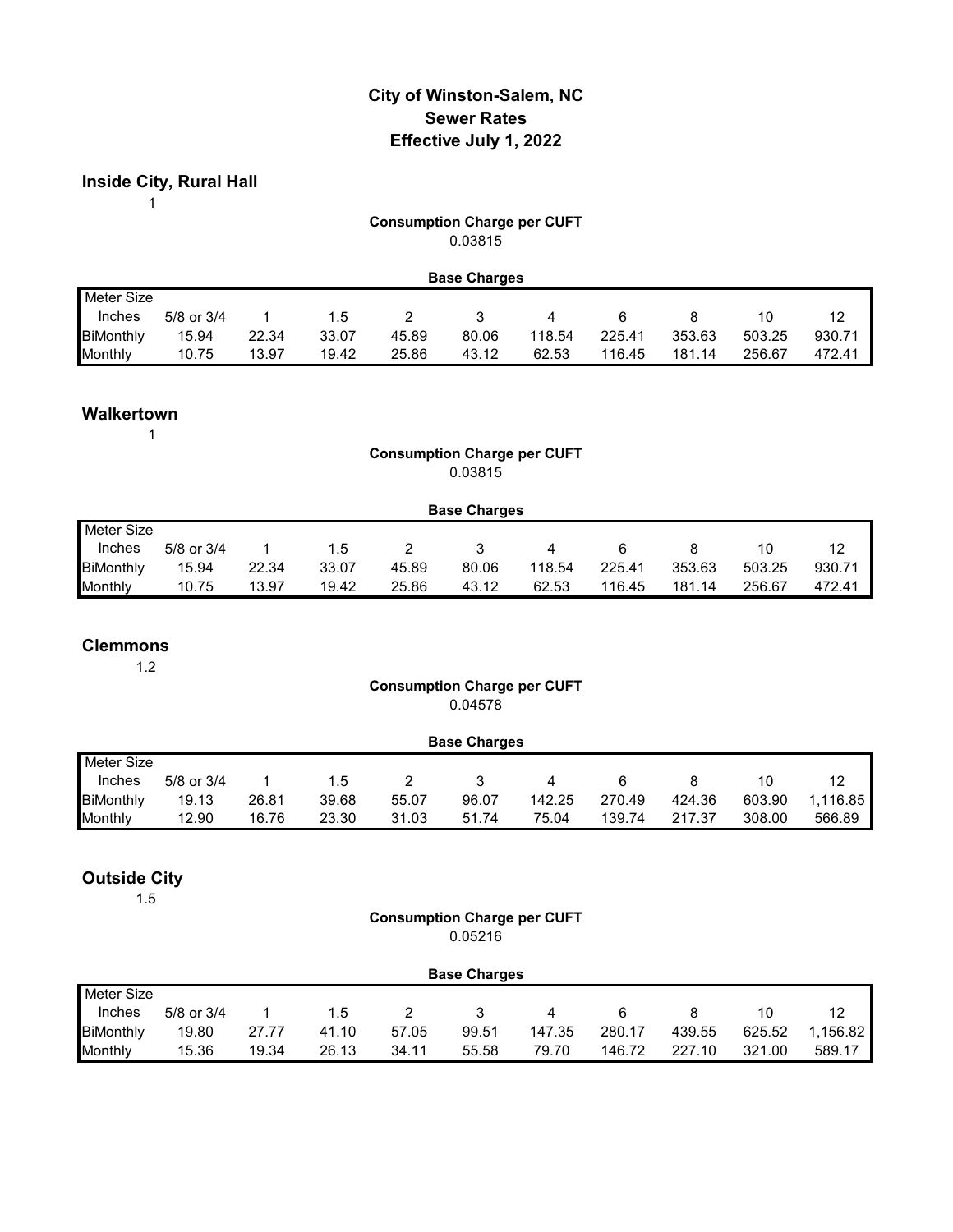## **Outside County**

1.5

#### **Consumption Charge per CUFT** 0.05216

|                  | <b>Base Charges</b> |       |       |       |       |        |        |        |        |          |  |  |  |
|------------------|---------------------|-------|-------|-------|-------|--------|--------|--------|--------|----------|--|--|--|
| Meter Size       |                     |       |       |       |       |        |        |        |        |          |  |  |  |
| Inches           | 5/8 or 3/4          |       | 1.5   |       |       | 4      |        |        |        | 12       |  |  |  |
| <b>BiMonthly</b> | 19.80               | 27.77 | 41.10 | 57.05 | 99.51 | 147.35 | 280.17 | 439.55 | 625.52 | 1.156.82 |  |  |  |
| Monthly          | 15.36               | 19.34 | 26.13 | 34.11 | 55.58 | 79.70  | 146.72 | 227.10 | 321.00 | 589.17   |  |  |  |

#### **Lewisville**

1.5

## **Consumption Charge per CUFT** 0.05723

|                  | <b>Base Charges</b> |       |       |       |        |        |        |        |        |          |  |  |  |
|------------------|---------------------|-------|-------|-------|--------|--------|--------|--------|--------|----------|--|--|--|
| Meter Size       |                     |       |       |       |        |        |        |        |        |          |  |  |  |
| Inches           | $5/8$ or $3/4$      |       | 1.5   |       |        | 4      | 6      |        |        | 12       |  |  |  |
| <b>BiMonthly</b> | 23.91               | 33.51 | 49.61 | 68.84 | 120.09 | 177.81 | 338.12 | 530.45 | 754.88 | 1.396.07 |  |  |  |
| Monthly          | 16.13               | 20.96 | 29.13 | 38.79 | 64.68  | 93.80  | 174.68 | 271.71 | 385.01 | 708.62   |  |  |  |

#### **Kernersville**

1.5

#### **Consumption Charge per CUFT** 0.05723

|                  | <b>Base Charges</b> |       |       |       |        |        |        |        |        |         |  |  |  |
|------------------|---------------------|-------|-------|-------|--------|--------|--------|--------|--------|---------|--|--|--|
| Meter Size       |                     |       |       |       |        |        |        |        |        |         |  |  |  |
| Inches           | $5/8$ or $3/4$      |       | 1.5   |       |        |        |        |        | 10     | 12      |  |  |  |
| <b>BiMonthly</b> | 23.91               | 33.51 | 49.61 | 68.84 | 120.09 | 177.81 | 338.12 | 530.45 | 754.88 | .396.07 |  |  |  |
| Monthly          | 16.13               | 20.96 | 29.13 | 38.79 | 64.68  | 93.80  | 174.68 | 271.71 | 385.01 | 708.62  |  |  |  |

#### **Wholesale**

1.5

#### **Consumption Charge per CUFT** 0.05723

|                  | Base Mult = $1 X$ |       |       |       |                     |        |        |        |        |        |  |  |  |  |
|------------------|-------------------|-------|-------|-------|---------------------|--------|--------|--------|--------|--------|--|--|--|--|
|                  |                   |       |       |       | <b>Base Charges</b> |        |        |        |        |        |  |  |  |  |
| Meter Size       |                   |       |       |       |                     |        |        |        |        |        |  |  |  |  |
| <b>Inches</b>    | 5/8 or 3/4        |       | 1.5   |       |                     | 4      | 6      |        | 10     | 12     |  |  |  |  |
| <b>BiMonthly</b> | 15.94             | 22.34 | 33.07 | 45.89 | 80.06               | 118.54 | 225.41 | 353.63 | 503.25 | 930.71 |  |  |  |  |
| Monthly          | 10.75             | 13.97 | 19.42 | 25.86 | 43.12               | 62.53  | 116.45 | 181.14 | 256.67 | 472.41 |  |  |  |  |

# **City of High Point**

not a CCUC adopted rate